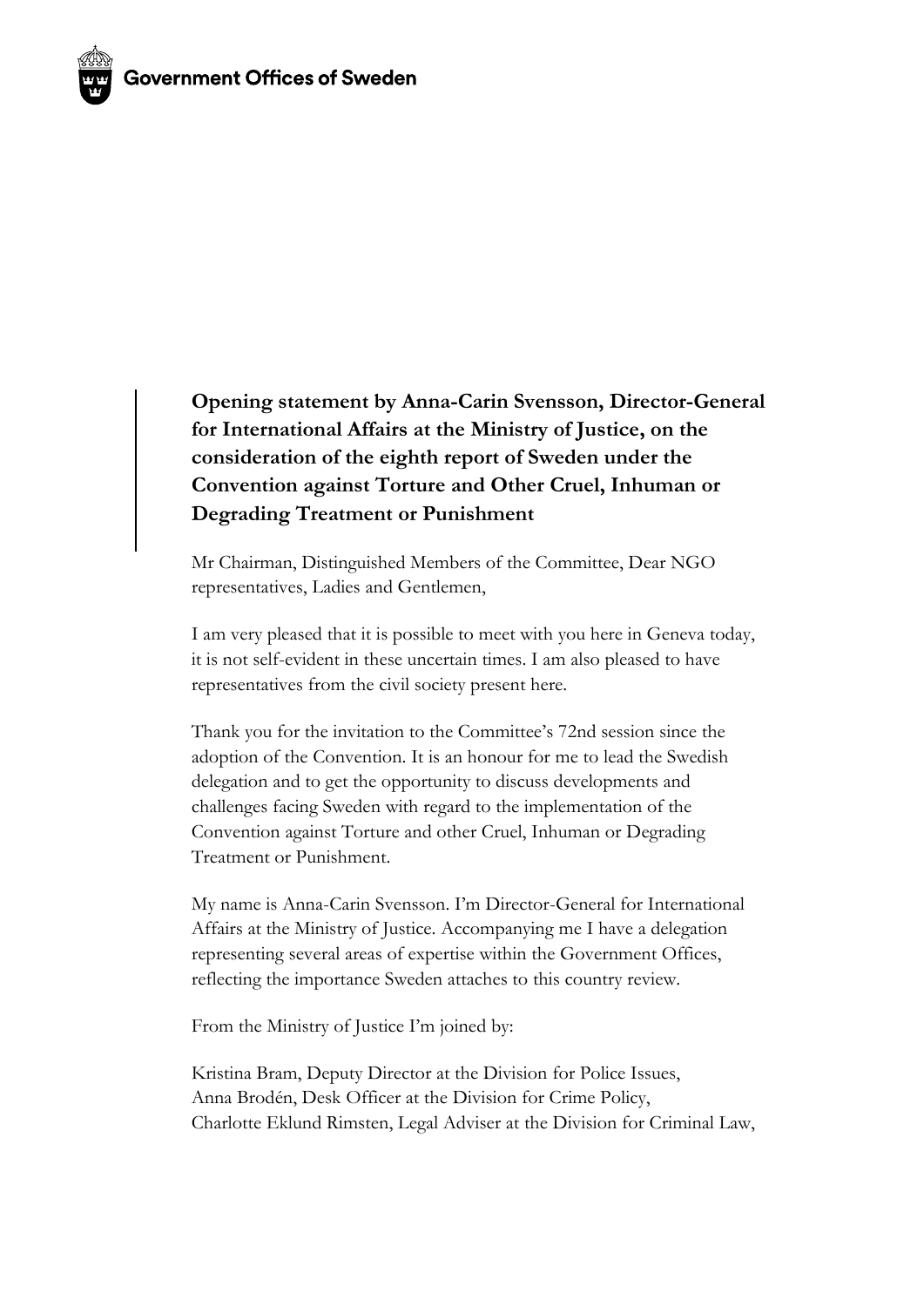Oskar Viström, Legal Advisor at the Division for Court and Prosecution Issues,

Charlotte Roth Olanders, Desk Officer at the Division for Migration, Signe Öhman, Senior Advisor at the Division for EU Affairs, and from the same Division, Jenny Janlöv, Desk Officer.

From the Ministry of Health and Social Affairs, I'm joined by Andrea Larsson, Desk Officer at the Division for Public Health and Healthcare.

And finally, the Ministry of Foreign Affairs is represented by: Anna Jardfeldt, Ambassador at the Permanent Mission of Sweden to the UN in Geneva together with Fredrik Nivaeus, Minister Counselor.

# Mr Chairman,

Let me start by reaffirming Sweden's strong commitment to a rules-based international order. This is something that must never be taken for granted and we must remain vigilant to all sorts of actions to undermine this. Sweden remains firm in protecting and defending international law including human rights and would like to thank you for the important part you play in this work. The prevention of torture and other forms of ill-treatment is of utmost importance, today as well as in 1984 when the Convention was adopted. As a country, Sweden firmly condemns torture and does not in any way accept, allow or condone such actions.

## Mr Chairman,

I would like to say a few words about the Swedish Government's overall human rights policy. The Government's goal is to ensure Sweden's full respect for our international obligations with regard to human rights. This aim shall be applied with a holistic approach covering all sectors and policy areas. This was reaffirmed in our national strategy for human rights, which was adopted in 2016 and forms the basis for our systematic work on human rights. I am pleased to inform you that one of the major goals in the strategy now is in the final steps to be accomplished. In June this year Riksdagen, the Swedish Parliament, adopted the law on the Human Rights Institute. The institute will have a broad mandate in accordance with the Paris Principles. It will commence it activities in January 2022 and will, for this purpose, be allocated 50 million Swedish crowns next year according to the Government's draft budget. It will monitor, investigate and report on how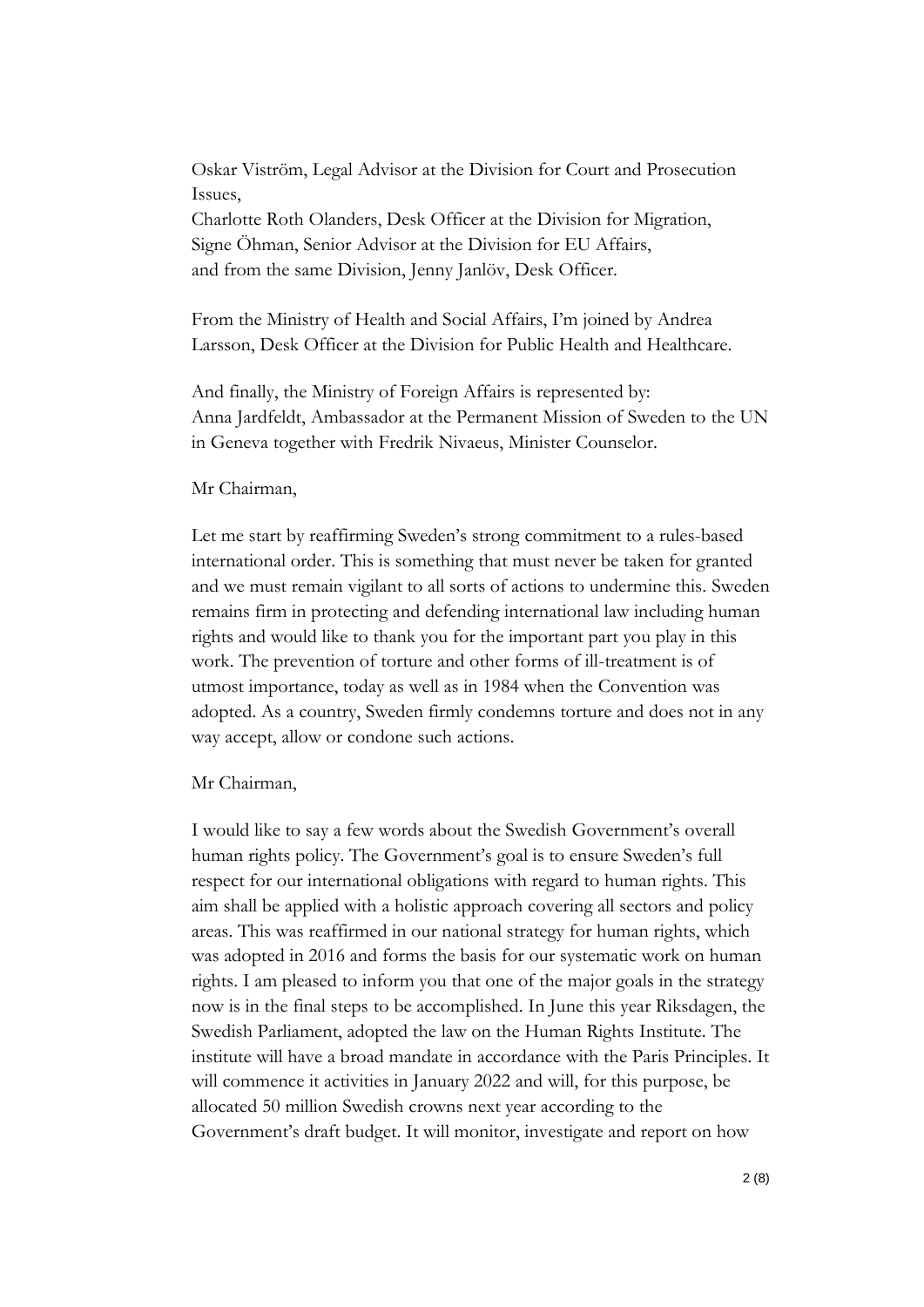human rights are respected and implemented in Sweden. The institute will also submit proposals to the Government on measures that are needed to safeguard human rights.

Another accomplishment of great importance that I am proud to announce concerns the Convention on the Rights of the Child. Sweden was one of the first countries to ratify the Convention in 1990 and in January last year it became Swedish law. The incorporation into Swedish law entails a clearer obligation for all public authorities, including courts and other decision makers, to consider the rights contained in the convention in deliberations and assessments in all matters concerning children.

The establishment of the Human Rights Institute and the incorporation of the Convention of the Rights of the Child into Swedish law are both milestones in the work to ensure the full respect for human rights. However, the Government's work does not end here but continues with determination. We acknowledge that we still face challenges and look forward to discussing some of them with you in the coming days. This dialogue presents an opportunity for us to receive an expert review on the overall status of Sweden's implementation of the Convention on Torture. Your comments and recommendations will be of great value for the work ahead in taking further steps to ensure full respect and fulfilment of our international human rights obligations.

## Mr Chairman,

Before I focus on some key issues, I see a need to briefly comment on what has affected all of us this and last year, the COVID-19-pandemic. It has had, and will continue to have, a wide-ranging impact on the whole world. Actions taken to combat the corona virus in different parts of the world have raised concerns regarding the respect for human rights. One example is the situation for persons deprived of their liberty during the pandemic.

In Sweden, the regulatory framework to combat the pandemic consists of a combination of legally binding rules and recommendations. This is in line with a strong tradition within the Swedish health work, namely a tradition of voluntary measures with an emphasis on individual responsibility. The management of the pandemic at Swedish institutions where persons are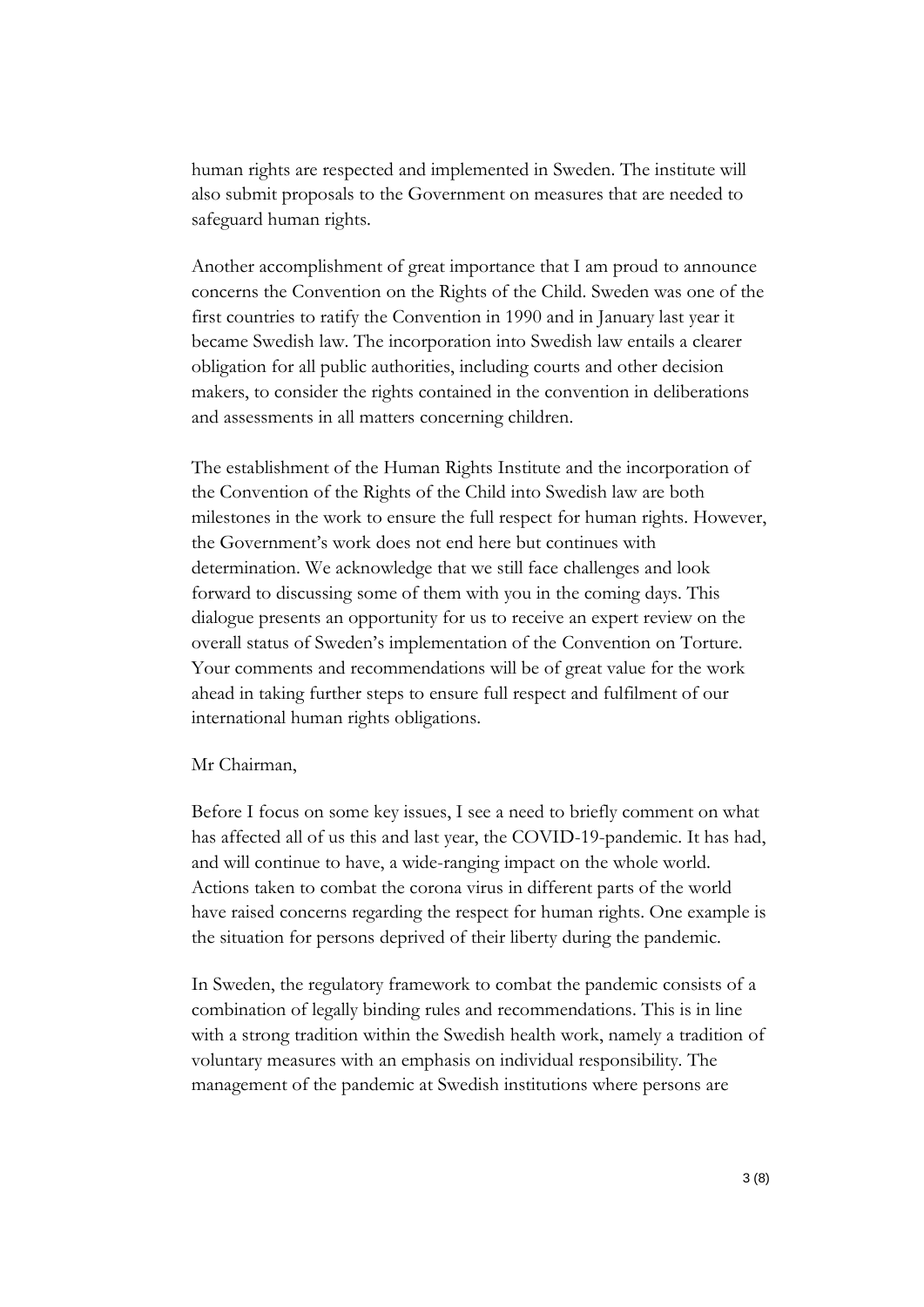deprived of their liberty, has been governed by the same regime to combat the pandemic, that applies to the rest of society.

Bearing in mind the vulnerable situation for persons deprived of their liberty, the balancing act between protection against illness and even death, and their need to have contact with the outside world, is especially challenging. We are therefore pleased with the facts that there have been no deaths in our prisons and detention centres due to the COVID-19-virus, and a very limited spread of the disease.

Mr Chairman,

I will now focus on some key issues.

An area of particular importance, both to the Committee and to the Swedish Government, is fundamental legal safeguards. Sweden has for many years had a strong commitment to procedural safeguards and has very actively promoted work in this area in the EU context. We are therefore very pleased that the EU has adopted no less than six Directives in this area, and that they have been implemented by all the Member States. This is a significant step to improve the situation for suspected and accused persons throughout Europe.

However, legislation is important, but the correct application of the rules is equally important. It has come to our attention through the report from the European Committee for the Prevention of Torture (CPT), that there is still some work to be done in Sweden to ensure that the procedural safeguards are also fully satisfied in practice. The critique is related to the right to see a lawyer from the very outset of the proceedings, the right to have a third person informed of the deprivation of liberty without undue delay, and the right to get a Letter of rights upon deprivation of liberty.

This is information that we are grateful for and take very seriously. I can assure you that we are analysing this very thoroughly, inter alia to see how we can strengthen the practical application of the procedural rules implemented through the mentioned Directives.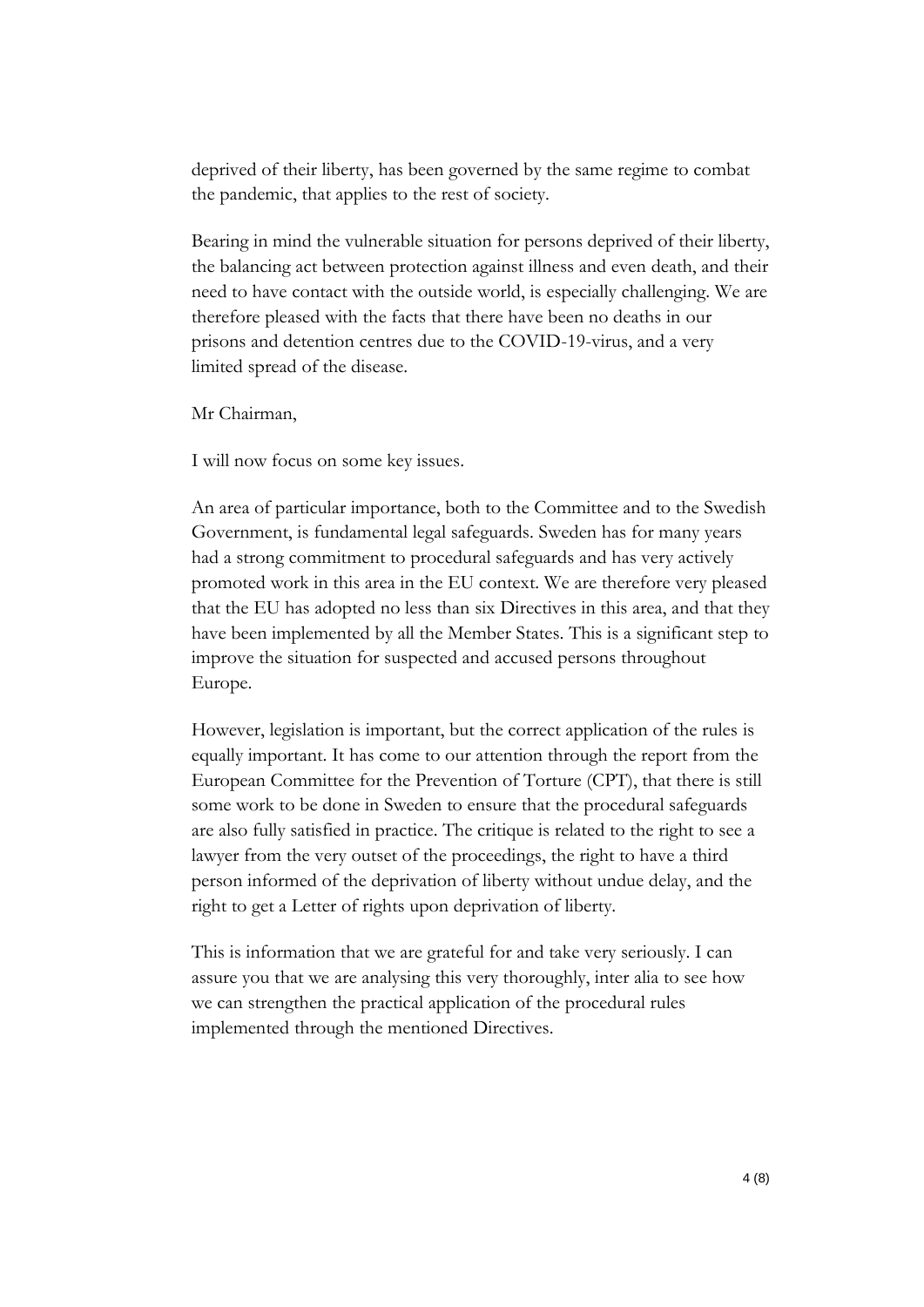## Mr Chairman,

Sweden is aware of the critique in the area of pre-trial detention. We attach great importance to this critique. We are continuously working with legislative and practical measures in this area.

To begin with, I would like to recapitulate some basic principles manifested in the legislation and guiding documents in this field: Pre-trial detention and restrictions should only be used when it is necessary and proportionate. The reasons for the detention should be reviewed regularly. Although it is sometimes necessary to use pre-trial detention and to impose restrictions, it is important that the length of the pre-trial detention is kept as short as possible and that only the necessary restrictions are used.

On 1 July this year several legislative amendments aiming at more efficient handling of pre-trial detentions and less isolation entered into force. One major change is the introduction of time limits for detention periods. A suspect can now be held in remand maximum nine months until prosecution has been brought against him or her. For detainees under 18 years of age the time limit is set to three months. These time limits can be exceeded only if there are exceptional reasons to do so.

At the same time, several other legislative amendments were implemented. For example, to prevent isolation, remand prisoners under the age of eighteen now have the right to spend time with other persons for at least four hours per day. Moreover, now the court, and not the prosecutor as previously was the case, shall assess and decide on what type of restrictions that can be imposed on a detainee.

Further relevant legislative amendments in this regard are expected. In June this year the Government submitted a bill to the Swedish Parliament on how to increase the possibilities to use early documented interrogations, within the preliminary investigation, at the trial. This would contribute to shorter time in remand and a decreased need of restrictions. The legislative amendments are proposed to enter into force on 1 January 2022.

## Mr Chairman,

The Government's and Swedish authorities' fight against racism is a highly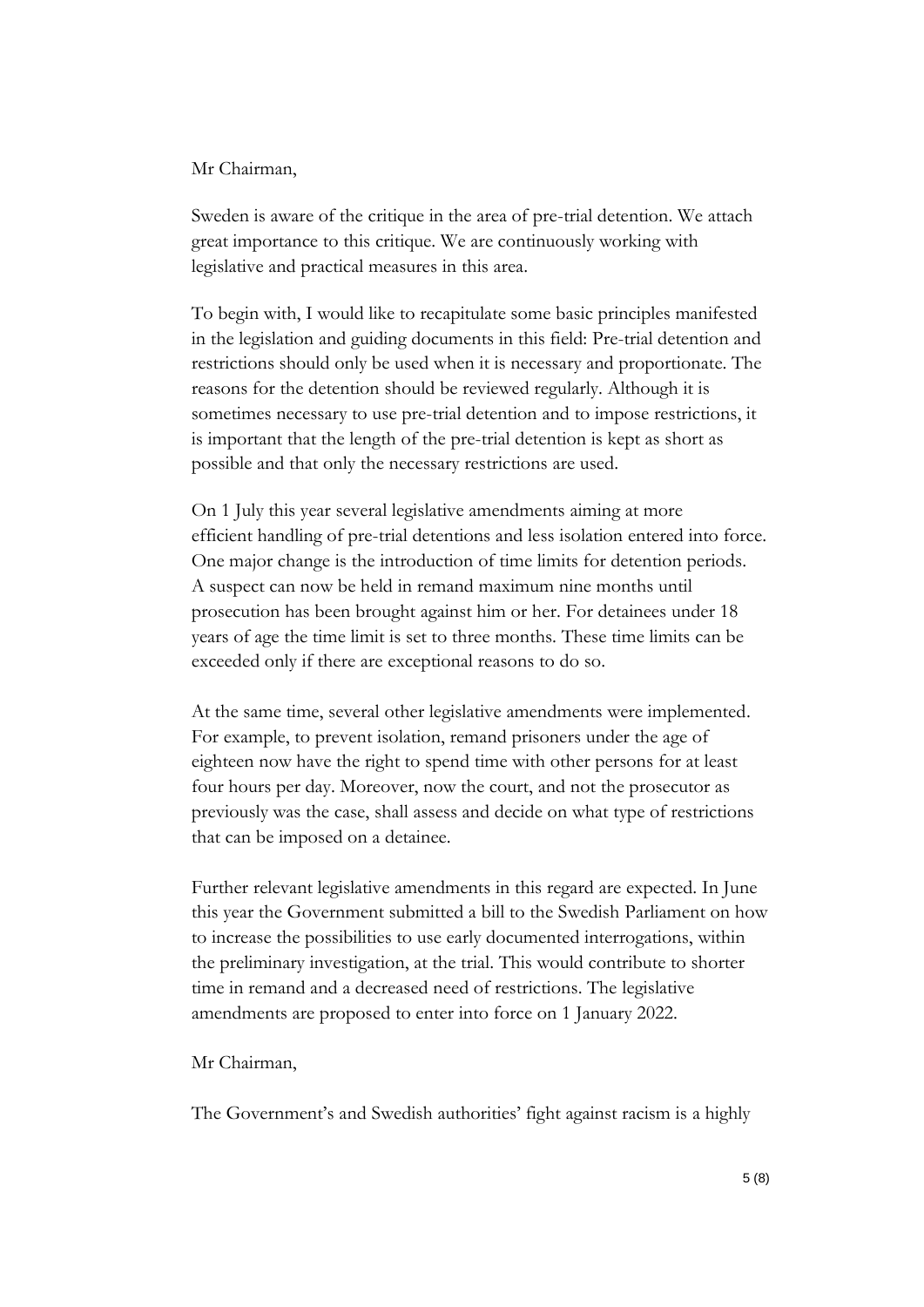prioritized area and the work continues with determination. Wherever racism exists, and however it is expressed, it is the Government's firm belief that we must counter it. Racism risks affecting both individuals and society at large. It curtails equal opportunities for individuals through discrimination and it challenges the mutual trust that is so vital to our democratic societies. The same forces that spread racism often also show hatred against women, LGBTIQ persons and persons belonging to minorities. Racism is unacceptable and have no place in our society.

To this end the Government intends to take further actions to, with a longterm approach, strengthen the national plan to combat racism, similar forms of hostility and hate crime. Next year, action programmes targeting antigypsyism, islamophobia, afrophobia and racism against the Sami will be presented. The programmes will e.g. include measures in the field of education, continued and enhanced efforts by the police to counter racism and hate crime and in-depth studies on different forms of racism on the internet. Consequently, the Government has proposed that the work to combat racism shall be allocated increased funding by eight million Swedish crowns per year.

Along these lines, the Government in September this year commissioned the Police Authority to intensify its work in the field of hate crimes and other crimes that threatens the democracy. Besides taking action to raise the internal competence, the Police Authority shall, inter alia, by the end of 2023 report the development of clearance-rate of hate crimes and the work to combat it-related hate crimes. In addition, the authority shall act to enhance co-operation with other authorities and organizations and actors and engage in constructive dialogues with groups and persons who are exposed to these crimes.

In this context it is also relevant to inform you that since 2018 the Swedish Government has increased state support to strengthen security for the premises of religious communities and broadened it to also cover nonconfessional and other associations. This is because we know that civil society organisations are exposed to racism and hate crime, which can weaken their position and limit their possibilities to raise their voices. The Swedish Police Authority continuously assesses the threats to religious buildings and communities. A decision on relevant safety precautions follows in each individual case.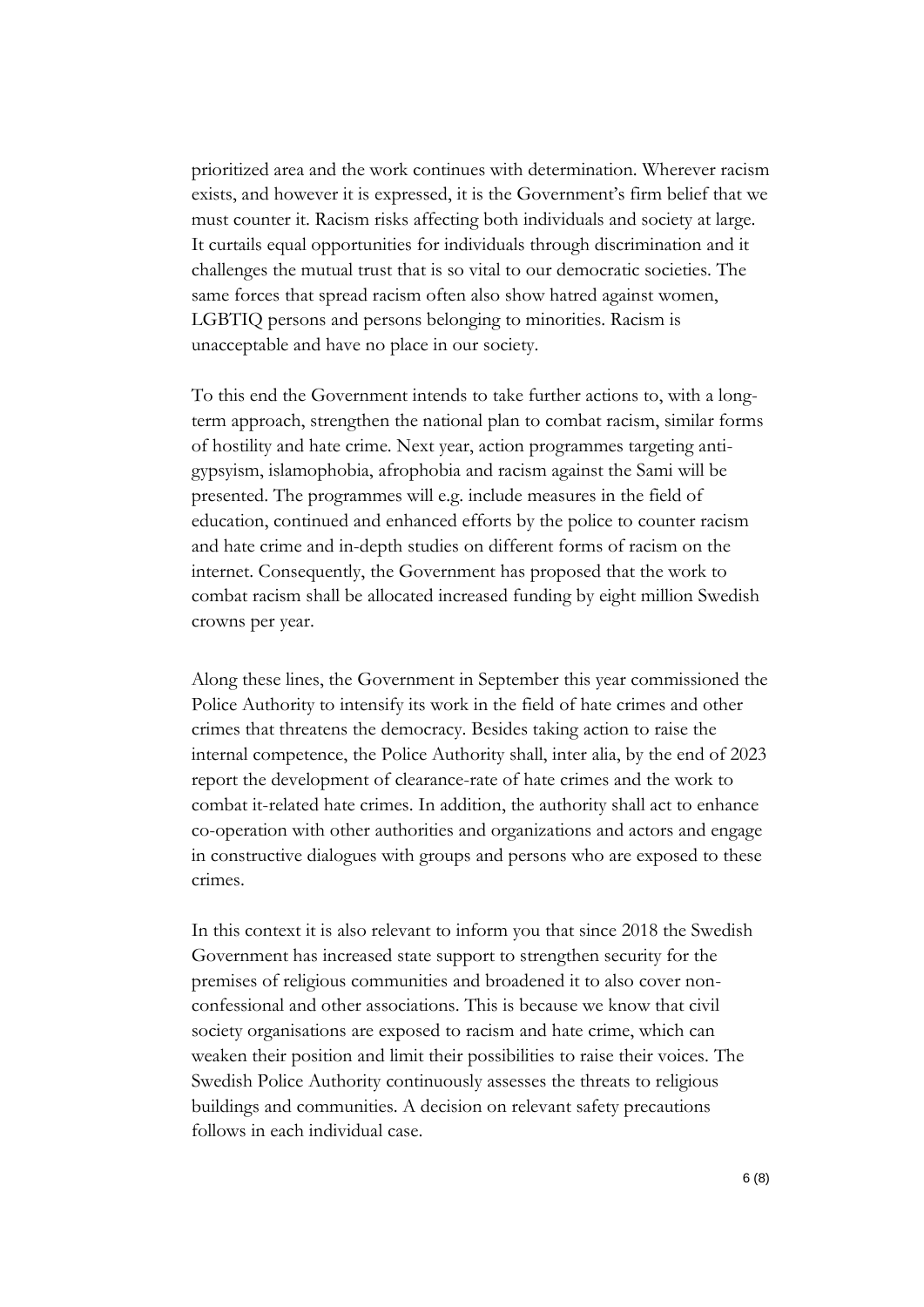Finally, I would like give prominence to the forum Remember-ReAct - the Malmö International Forum on Holocaust Remembrance and Combating Antisemitism – which took place in October this year, twenty years after the Stockholm International Forum on the Holocaust and the establishment of the International Holocaust Remembrance Alliance. The Swedish Prime Minister hosted heads of state or government, international organisations, and representatives from social media-platforms. The participants agreed on new and improved actions, so called pledges, to encourage the remembrance of the Holocaust and to combat antisemitism, anti-gypsyism and other forms of racism.

# Mr Chairman,

As explained in the report, the Special Investigation Department, an independent body within the Police Authority, was established in 2015. It was assigned with the task to independently conduct investigative work and gather information in cases of allegations of ill-treatment and excessive use of force by police officials. It is of the utmost importance that the investigations made by the department are of highest quality. Since 2019 the department has been allocated with increased funding resulting in expanded capacity in the areas of reconnaissance, intervention, investigation and intelligence. As already informed in the report, the work by the Special Investigation Department has led to prosecutions and judgements.

## Mr Chairman,

The Swedish Government stays firm in its commitment to prevent and combat all forms of gender-based violence, including violence against women. To this end the Government, as further explained in the report, in 2016 launched a ten-year national strategy. The focus of the strategy has been on building a long-term sustainable structure at national, regional and local level.

In order to further intensify this work the Government in June this year presented a package of measures to stop men's violence against women. The package includes 40 measures to prevent the use of violence and to support and protect those affected. It also contains proposals on stricter penal legislation for those who subject their partner or former partner to violence.